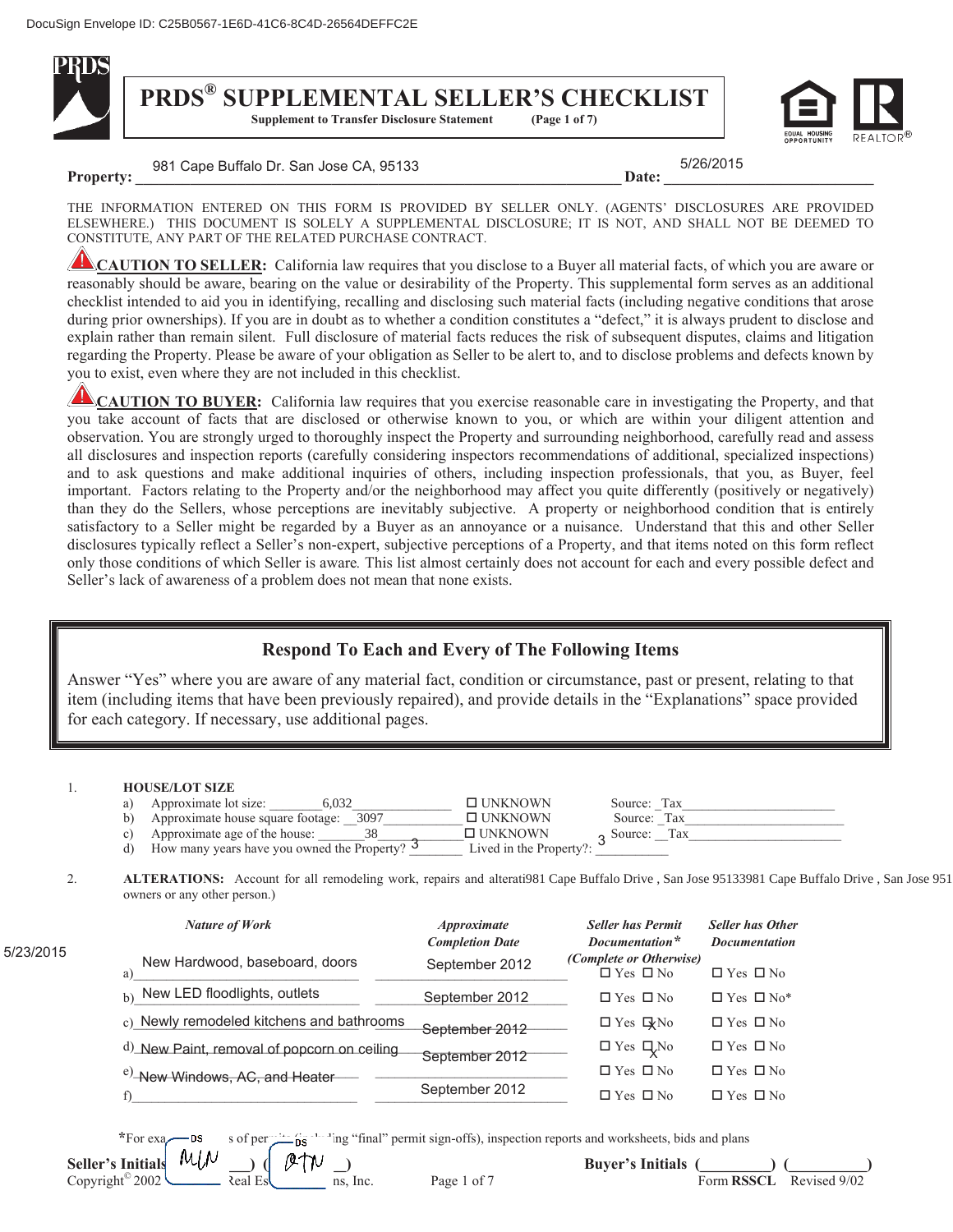## **PRDS® SUPPLEMENTAL SELLER'S CHECKLIST (Page 2 of 7):**

## Answer each of the following questions.

| Answer YES to any of the items if you are aware of any condition or circumstance, whether past or present, and whether or not previously repaired,<br>relating to that item. Whenever an item is checked "YES" explain in detail on the lines at the end of the relevant category. (If necessary, use additional pages.)                                                                                                                                                                                                                                                                                                                                                                                                                   |            |                                         |
|--------------------------------------------------------------------------------------------------------------------------------------------------------------------------------------------------------------------------------------------------------------------------------------------------------------------------------------------------------------------------------------------------------------------------------------------------------------------------------------------------------------------------------------------------------------------------------------------------------------------------------------------------------------------------------------------------------------------------------------------|------------|-----------------------------------------|
| <b>FOUNDATION/BASEMENT/CRAWL SPACE/SOILS/RETAINING WALLS</b><br>3.<br>a)<br>b)<br>Are you aware of any settlement, movement, cracking, bowing, tilting, rotation or deterioration of foundation members,<br>c)<br>Are you aware of any settlement, movement, cracking, shifting, separation or sub-surface erosion as to walkways, patios,<br>d)<br>To your knowledge, has any landfill, grading, "cut and fill", compaction or other soils work taken place at the Property? $\Box$<br>e)<br>Explanations (If "yes" is checked on any of the above, please explain below):<br>N/A                                                                                                                                                         | YES NO     | <b>Σ</b><br><br>LX<br>$\mathbb{R}$<br>及 |
| <b>INTERIOR SURFACES/ELEMENTS</b><br>4.<br>a)<br>b)<br>c)<br>Are you aware of any stains, warping, cupping, chipping, cracking, sponginess, water damage or other defects relating to<br>d)                                                                                                                                                                                                                                                                                                                                                                                                                                                                                                                                                | <b>YES</b> | $\bf NO$<br>囟<br>区<br>囟<br>囟            |
| Are you aware of any windows that stick or bind, that fail to either latch, open or close with relative ease, or that<br>e)<br>f)<br>Are you aware of any doors that stick or bind, are out of plumb, fail to open or close with relative ease, or that otherwise<br>g)<br>h)<br>$\ddot{1}$<br>Explanations (If "yes" is checked on any of the above, please explain below):<br>Right door to laundry room slighly scrapes hardwood floors                                                                                                                                                                                                                                                                                                 |            | 囟<br>$\alpha$<br>모모모                    |
| SURFACE/SUBSURFACE WATER/MOISTURE CONTROL<br>5.<br>To your knowledge, does there presently exist, or are you aware of any history of, any standing or ponding water or<br>a)<br>b)<br>c)<br>To your knowledge, has any drainage systems (e.g. french drains, curtain drains), sump pumps, fans, or dry wells ever<br>d)<br>To your knowledge, does a spring, high water table, sub-surface stream or aquifer, or any other natural source of water,<br>e)<br>Explanations (If "yes" is checked on any of the above, please explain below):                                                                                                                                                                                                 | <b>YES</b> | NO<br>子<br>区<br>区<br>X<br>$\alpha$      |
| N/A<br>ROOF/GUTTERS/SIDING<br>6.<br>a) To your knowledge, have there been any blockages, or other failures, of downspouts, gutters, fixed or imbedded gutter<br>Are you aware of the occurrence of any past or present leaks from or through roof, siding, windows, skylights, gutters,<br>b)<br>C)<br>d)<br>Explanations (If "yes" is checked on any of the above, please explain below):<br>N/A                                                                                                                                                                                                                                                                                                                                          | YES NO     | 攺<br>$\mathbb{R}$<br>及                  |
| <b>HEATING SYSTEM/AIR CONDITIONING</b><br>7.<br>Describe the type of heating system in the Property. (If there are multiple systems, account for each throughout this<br>a)<br>Paragraph 7.) $\Box$<br>Have you encountered, or are you aware of, any problems with any aspect of the heating system?<br>b)<br>c)<br>What is the approximate age of the heating system?<br>When was the heating system last serviced, and by whom?<br>Does the Property have a central air conditioning system? (If there are multiple systems, account for each with res<br>d)<br>e)<br>f)<br>g)<br>h)                                                                                                                                                    | YES NO     | Ճ<br>へいる<br>咏<br>以                      |
| What is the approximate age of the air conditioning system?<br>When was the air conditioning system last serviced, and by whom?<br>If the Property is served by propane, are you aware of any past or present problems with that sys<br>$\overline{1}$<br>$\overline{1}$<br>Explanations (If "yes" is checked on any of the above, please explain below):<br>New AC/Heating unit installed in September 2012<br><u> 1989 - Johann John Stein, marwolaeth a bhaile an t-Amhain an t-Amhain an t-Amhain an t-Amhain an t-Amhain an </u><br>$MUN$ $\overline{)}$<br>Buyer's Initials (Company) (<br>Seller's Initials (<br>Copyright <sup>©</sup> 2002 Ac $\bigcup_{\text{ll Eyl}}$<br>$-$ is, Inc.<br>Form RSSCL Revised 9/02<br>Page 2 of 7 |            | <b>IX</b>                               |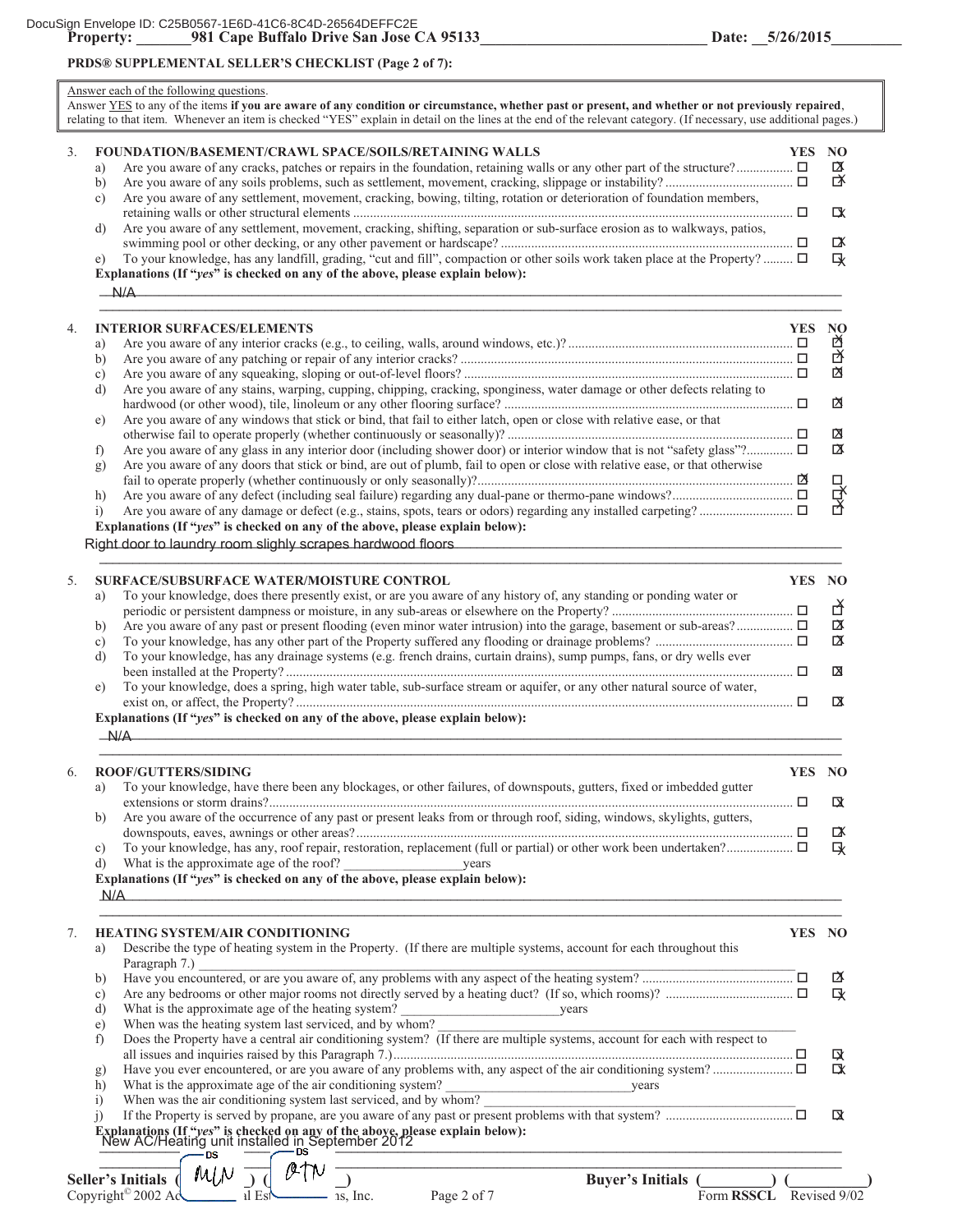## **PRDS® SUPPLEMENTAL SELLER'S CHECKLIST (Page 3 of 7):**

#### Answer each of the following questions.

 $A/A$ 

Answer YES to any of the items **if you are aware of any condition or circumstance, whether past or present, and whether or not previously repaired**, relating to that item. Whenever an item is checked "YES" explain in detail on the lines at the end of the relevant category. (If necessary, use additional pages.)

| 8. |    | <b>ELECTRICAL FIXTURES/APPLIANCES</b>                                                                                      | YES NO |   |
|----|----|----------------------------------------------------------------------------------------------------------------------------|--------|---|
|    |    |                                                                                                                            |        |   |
|    |    | To your knowledge, have any electrical fixtures, devices or installed appliances (including, e.g., central vacuum, instant |        |   |
|    |    |                                                                                                                            |        |   |
|    |    |                                                                                                                            |        | ■ |
|    |    | To your knowledge, has the electrical system encountered any blown fuses, tripped circuit breakers or any other problem,   |        |   |
|    |    |                                                                                                                            |        |   |
|    | d) | Have you yourself, or has any unlicensed worker or contractor, undertaken any electrical repair, wiring, installation or   |        |   |
|    |    |                                                                                                                            |        |   |
|    |    | Explanations (If "yes" is checked on any of the above, please explain below):                                              |        |   |

 $\mathsf{N} / \Delta$ 

| a)           | <b>ELECTRONICS/NETWORKS/TELEPHONE DEVICES AND SYSTEMS</b><br>Does the Property have a television antenna? $\Box$              | <b>YES</b> | NO.<br>ΓX |
|--------------|-------------------------------------------------------------------------------------------------------------------------------|------------|-----------|
| b)           |                                                                                                                               |            | $\Box$    |
| c)           | If cable television is not presently set up at the Property, are you aware of the availability of commercial cable television |            | 啓         |
| d)           |                                                                                                                               |            | 図         |
| e)           |                                                                                                                               |            | ⊠         |
| f)           | Are you aware of any electronic interference to your television, radio, cell phones, etc., from neighboring transmitters,     |            |           |
|              |                                                                                                                               |            | ГX        |
| g)           | How many individual telephone lines (separate telephone numbers) are wired into the Property?                                 |            |           |
| h)           | Is the Property wired and equipped with an integrated telephone system(s) (e.g., systems incorporating telephone,             |            |           |
|              |                                                                                                                               |            | 囟         |
| 1)           |                                                                                                                               | □          | ⊠         |
| $_{1}$       | Does the Property have a built-in alarm system? If equipped with a built-in alarm system, please indicate the following:      |            |           |
|              |                                                                                                                               | ň          | $\Box$    |
| $\bf{k}$     |                                                                                                                               |            | ⊠         |
| $\mathbf{D}$ | If applicable, name of alarm system provider used (if any) ADT                                                                |            |           |
| m)           |                                                                                                                               |            | $\Box$    |
| n)           |                                                                                                                               |            | $\Box$    |
| $\Omega$     |                                                                                                                               |            | 啓         |
| p)           |                                                                                                                               |            | <b>X</b>  |
| q)           |                                                                                                                               |            | $\Box$    |
| r)           | Describe and explain below any system failure or other problem, past or present, and whether or not previously repaired,      |            |           |

regarding any item listed above (g-q) in this Paragraph 9.

**Explanations (If "***yes***" is checked on any of the above, please explain below):** 

House is comcast ready with local alarm system, currently using ADT as provider, local camera system **\_\_\_\_\_\_\_\_\_\_\_\_\_\_\_\_\_\_\_\_\_\_\_\_\_\_\_\_\_\_\_\_\_\_\_\_\_\_\_\_\_\_\_\_\_\_\_\_\_\_\_\_\_\_\_\_\_\_\_\_\_\_\_\_\_\_\_\_\_\_\_\_\_\_\_\_\_\_\_\_\_\_\_\_\_\_\_\_\_\_\_\_\_\_\_\_\_\_\_\_\_\_\_\_\_\_\_\_\_\_\_\_**

| Are you aware of any past or present plumbing (including natural gas or propane) leakage or other problems or repairs?<br>a)<br>When was any part of the plumbing system last serviced? $N/A$<br>b)<br>Have you yourself, or has any unlicensed worker or contractor, undertaken any repair, installation or work relating to<br>c)<br>啓<br>d)<br>啓<br>e)<br>$\mathbf{a}$<br>f<br><b>x</b><br>g)<br>図<br>h)<br>図<br>$_{1}$<br>及<br>$_{1}$<br>Have, to your knowledge, any plumbed appliances (e.g., refrigerator ice maker/water dispenser, instant hot water) or<br>$\bf k$<br>$\mathbf{a}$<br>₫<br>$\mathbf{D}$<br><b>IX</b><br>m)<br>Explanations (If "yes" is checked on any of the above, please explain below):<br>$A$ / $A$<br>PRIVATE WATER SYSTEM/WELL<br>$\Box$ KNot Applicable<br><b>YES</b><br>11<br>Is the Property served by a private water system that includes other users? If yes, identify the system and set forth and<br>a)<br>$\Box$<br>$\Box$<br>b) |    | 10. WATER SUPPLY/PLUMBING (INCLUDING NATURAL GAS AND PROPANE) SYSTEMS | <b>YES</b> | NO. |
|----------------------------------------------------------------------------------------------------------------------------------------------------------------------------------------------------------------------------------------------------------------------------------------------------------------------------------------------------------------------------------------------------------------------------------------------------------------------------------------------------------------------------------------------------------------------------------------------------------------------------------------------------------------------------------------------------------------------------------------------------------------------------------------------------------------------------------------------------------------------------------------------------------------------------------------------------------------------------|----|-----------------------------------------------------------------------|------------|-----|
|                                                                                                                                                                                                                                                                                                                                                                                                                                                                                                                                                                                                                                                                                                                                                                                                                                                                                                                                                                            |    |                                                                       |            | Ⅳ   |
|                                                                                                                                                                                                                                                                                                                                                                                                                                                                                                                                                                                                                                                                                                                                                                                                                                                                                                                                                                            |    |                                                                       |            |     |
|                                                                                                                                                                                                                                                                                                                                                                                                                                                                                                                                                                                                                                                                                                                                                                                                                                                                                                                                                                            |    |                                                                       |            |     |
|                                                                                                                                                                                                                                                                                                                                                                                                                                                                                                                                                                                                                                                                                                                                                                                                                                                                                                                                                                            |    |                                                                       |            | ซ   |
|                                                                                                                                                                                                                                                                                                                                                                                                                                                                                                                                                                                                                                                                                                                                                                                                                                                                                                                                                                            |    |                                                                       |            |     |
|                                                                                                                                                                                                                                                                                                                                                                                                                                                                                                                                                                                                                                                                                                                                                                                                                                                                                                                                                                            |    |                                                                       |            |     |
|                                                                                                                                                                                                                                                                                                                                                                                                                                                                                                                                                                                                                                                                                                                                                                                                                                                                                                                                                                            |    |                                                                       |            |     |
|                                                                                                                                                                                                                                                                                                                                                                                                                                                                                                                                                                                                                                                                                                                                                                                                                                                                                                                                                                            |    |                                                                       |            |     |
|                                                                                                                                                                                                                                                                                                                                                                                                                                                                                                                                                                                                                                                                                                                                                                                                                                                                                                                                                                            |    |                                                                       |            |     |
|                                                                                                                                                                                                                                                                                                                                                                                                                                                                                                                                                                                                                                                                                                                                                                                                                                                                                                                                                                            |    |                                                                       |            |     |
|                                                                                                                                                                                                                                                                                                                                                                                                                                                                                                                                                                                                                                                                                                                                                                                                                                                                                                                                                                            |    |                                                                       |            |     |
|                                                                                                                                                                                                                                                                                                                                                                                                                                                                                                                                                                                                                                                                                                                                                                                                                                                                                                                                                                            |    |                                                                       |            |     |
|                                                                                                                                                                                                                                                                                                                                                                                                                                                                                                                                                                                                                                                                                                                                                                                                                                                                                                                                                                            |    |                                                                       |            |     |
|                                                                                                                                                                                                                                                                                                                                                                                                                                                                                                                                                                                                                                                                                                                                                                                                                                                                                                                                                                            |    |                                                                       |            |     |
|                                                                                                                                                                                                                                                                                                                                                                                                                                                                                                                                                                                                                                                                                                                                                                                                                                                                                                                                                                            |    |                                                                       |            |     |
|                                                                                                                                                                                                                                                                                                                                                                                                                                                                                                                                                                                                                                                                                                                                                                                                                                                                                                                                                                            |    |                                                                       |            |     |
|                                                                                                                                                                                                                                                                                                                                                                                                                                                                                                                                                                                                                                                                                                                                                                                                                                                                                                                                                                            |    |                                                                       |            |     |
|                                                                                                                                                                                                                                                                                                                                                                                                                                                                                                                                                                                                                                                                                                                                                                                                                                                                                                                                                                            |    |                                                                       |            |     |
|                                                                                                                                                                                                                                                                                                                                                                                                                                                                                                                                                                                                                                                                                                                                                                                                                                                                                                                                                                            |    |                                                                       |            |     |
|                                                                                                                                                                                                                                                                                                                                                                                                                                                                                                                                                                                                                                                                                                                                                                                                                                                                                                                                                                            |    |                                                                       |            | NO  |
|                                                                                                                                                                                                                                                                                                                                                                                                                                                                                                                                                                                                                                                                                                                                                                                                                                                                                                                                                                            |    |                                                                       |            |     |
|                                                                                                                                                                                                                                                                                                                                                                                                                                                                                                                                                                                                                                                                                                                                                                                                                                                                                                                                                                            |    |                                                                       |            |     |
|                                                                                                                                                                                                                                                                                                                                                                                                                                                                                                                                                                                                                                                                                                                                                                                                                                                                                                                                                                            |    |                                                                       |            |     |
|                                                                                                                                                                                                                                                                                                                                                                                                                                                                                                                                                                                                                                                                                                                                                                                                                                                                                                                                                                            | c) |                                                                       |            | П   |

d) Have you experienced any problem with supply, purity, quality or taste of water from any well or private water system?..........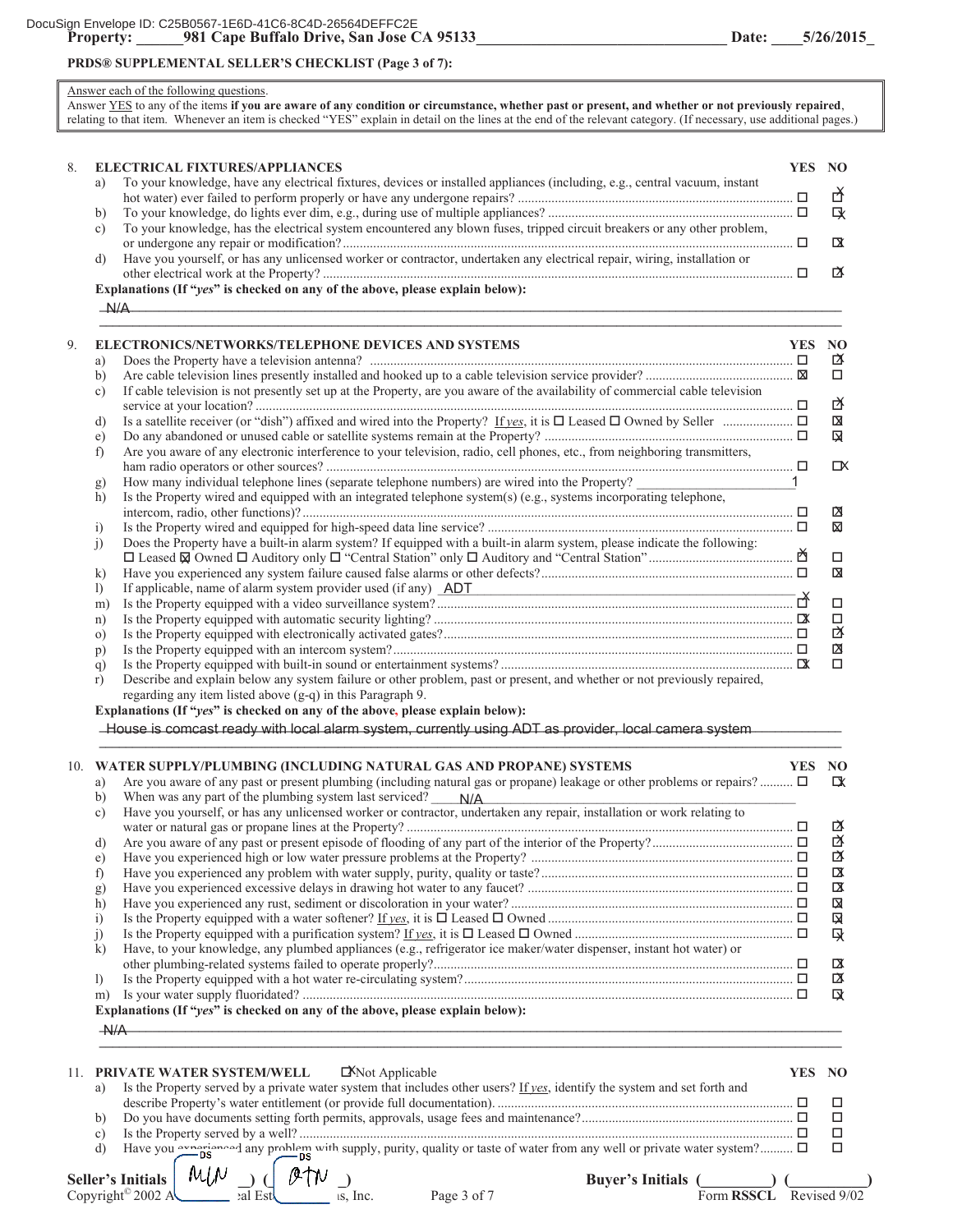## **PRDS® SUPPLEMENTAL SELLER'S CHECKLIST (Page 4 of 7):**

#### Answer each of the following questions.

Answer YES to any of the items **if you are aware of any condition or circumstance, whether past or present, and whether or not previously repaired**, relating to that item. Whenever an item is checked "YES" explain in detail on the lines at the end of the relevant category. (If necessary, use additional pages.)

## **PRIVATE WATER SYSTEM/WELL** *(continued)* e) Do you have copies of inspection reports of the well and of any related water storage tank? ....................................................... f) Do you have any inspection reports relating to wells, storage tanks, water flow and recovery rates, purity and quality? ............ g) Are you aware of any governmental-mandated water hook-up to a public water system contemplated or in process? ................ h) Are you aware of any information relating to any governmental water flow requirements or restrictions? .................................. **Explanations (If "***yes***" is checked on any of the above, please explain below):**   $\mathcal{L}_\mathcal{L} = \mathcal{L}_\mathcal{L} = \mathcal{L}_\mathcal{L} = \mathcal{L}_\mathcal{L} = \mathcal{L}_\mathcal{L} = \mathcal{L}_\mathcal{L} = \mathcal{L}_\mathcal{L} = \mathcal{L}_\mathcal{L} = \mathcal{L}_\mathcal{L} = \mathcal{L}_\mathcal{L} = \mathcal{L}_\mathcal{L} = \mathcal{L}_\mathcal{L} = \mathcal{L}_\mathcal{L} = \mathcal{L}_\mathcal{L} = \mathcal{L}_\mathcal{L} = \mathcal{L}_\mathcal{L} = \mathcal{L}_\mathcal{L}$  $\mathcal{L}_\mathcal{L} = \mathcal{L}_\mathcal{L} = \mathcal{L}_\mathcal{L} = \mathcal{L}_\mathcal{L} = \mathcal{L}_\mathcal{L} = \mathcal{L}_\mathcal{L} = \mathcal{L}_\mathcal{L} = \mathcal{L}_\mathcal{L} = \mathcal{L}_\mathcal{L} = \mathcal{L}_\mathcal{L} = \mathcal{L}_\mathcal{L} = \mathcal{L}_\mathcal{L} = \mathcal{L}_\mathcal{L} = \mathcal{L}_\mathcal{L} = \mathcal{L}_\mathcal{L} = \mathcal{L}_\mathcal{L} = \mathcal{L}_\mathcal{L}$ 12. **SEWER SYSTEM**  $\Box$  Not Applicable **YES** NO a) Are you aware of any past or present blockage, backup, overflow or other failure of the sewer system (this includes toilets, tubs, kitchen and bathroom sinks, etc.)?............................................................................................................................. b) Do any sinks, tubs, showers, etc. drain unreasonably slowly?....................................................................................................... c) With what frequency have you had waste or sewer lines snaked/rooted, and with which service provider? d) Are you aware of any current government-imposed inspection, repair or upgrade requirement (e.g., sewer lateral tests) applicable to the Property? ............................................................................................................................................................ e) To your knowledge, is the Property equipped with any booster or other pump system related to the sewer system?.................... **Explanations (If "***yes***" is checked on any of the above, please explain below):**   $\mathcal{L}_\mathcal{L} = \mathcal{L}_\mathcal{L} = \mathcal{L}_\mathcal{L} = \mathcal{L}_\mathcal{L} = \mathcal{L}_\mathcal{L} = \mathcal{L}_\mathcal{L} = \mathcal{L}_\mathcal{L} = \mathcal{L}_\mathcal{L} = \mathcal{L}_\mathcal{L} = \mathcal{L}_\mathcal{L} = \mathcal{L}_\mathcal{L} = \mathcal{L}_\mathcal{L} = \mathcal{L}_\mathcal{L} = \mathcal{L}_\mathcal{L} = \mathcal{L}_\mathcal{L} = \mathcal{L}_\mathcal{L} = \mathcal{L}_\mathcal{L}$  $\mathcal{L}_\mathcal{L} = \mathcal{L}_\mathcal{L} = \mathcal{L}_\mathcal{L} = \mathcal{L}_\mathcal{L} = \mathcal{L}_\mathcal{L} = \mathcal{L}_\mathcal{L} = \mathcal{L}_\mathcal{L} = \mathcal{L}_\mathcal{L} = \mathcal{L}_\mathcal{L} = \mathcal{L}_\mathcal{L} = \mathcal{L}_\mathcal{L} = \mathcal{L}_\mathcal{L} = \mathcal{L}_\mathcal{L} = \mathcal{L}_\mathcal{L} = \mathcal{L}_\mathcal{L} = \mathcal{L}_\mathcal{L} = \mathcal{L}_\mathcal{L}$ 13. **SEPTIC SYSTEM**  $\Box$  Not Applicable YES NO a) Are you aware of any past or present blockage, backup, overflow or other failure of the septic system? .................................... b) If you are aware of the material (e.g., concrete, redwood, etc.) of which the septic tank is constructed, please indicate: c) Are you aware of any repairs, replacements, relocations or expansions of the septic tank? .......................................................... d) When was the septic tank last pumped? e) Are you aware of any repairs, replacements, relocations or expansions of the leach field(s)? ...................................................... f) Have you been informed by any advisory, notification, inspection report or any other source that limitations of the septic system may preclude or limit expansion of living space at the Property?...................................................................................... g) Have you been informed by any advisory, notification, inspection report or any other source that soils conditions may preclude or limit expansion of the septic system?.......................................................................................................................... h) Are you aware of any governmental plans or requirements that may mandate hook-up to a public sewer system? .....................

|                                                                                   |  |  |  |  | Are you aware of any present or contemplated governmental measure that would require, upon sale, that the septic |  |  |  |  |  |
|-----------------------------------------------------------------------------------|--|--|--|--|------------------------------------------------------------------------------------------------------------------|--|--|--|--|--|
|                                                                                   |  |  |  |  |                                                                                                                  |  |  |  |  |  |
| Explanations (If " $ves$ " is checked on any of the above, please explain below): |  |  |  |  |                                                                                                                  |  |  |  |  |  |
|                                                                                   |  |  |  |  |                                                                                                                  |  |  |  |  |  |

|                                                                                                                       | YES NO |  |
|-----------------------------------------------------------------------------------------------------------------------|--------|--|
| a)                                                                                                                    |        |  |
| Are you aware as to whether any unused or abandoned sewer/septic system equipment (e.g., tank, leach lines), or<br>b) |        |  |
|                                                                                                                       |        |  |
|                                                                                                                       |        |  |
| Explanations (If " $ves$ " is checked on any of the above, please explain below):                                     |        |  |

| 15. | <b>LANDSCAPING/IRRIGATION</b><br>a)<br>h)<br>e)<br>Does the Property have a play structure? If $v_{\text{eS}}$ please describe below the anchoring mechanism and any defects,<br>g)<br>Are you aware of any diseases or infestations affecting trees or other plantings at or near the Property? If yes, please<br>h)<br>Explanations (If "yes" is checked on any of the above, please explain below):<br>Automatic sprinkler / drip system for both front and back yard, control is in garage | YES<br>ಗ | 吕<br>x<br>及<br>Q<br>ГX |
|-----|------------------------------------------------------------------------------------------------------------------------------------------------------------------------------------------------------------------------------------------------------------------------------------------------------------------------------------------------------------------------------------------------------------------------------------------------------------------------------------------------|----------|------------------------|
| 16. | SWIMMING POOL/SPA   Ly Not Applicable<br>a)<br>Are you aware of any past or present defects or malfunctions regarding such pool and spa equipment as heating, filtration<br>b)<br>or cleaning systems; pool or spa surfaces, decking or coping; lighting, ladders, slides or diving boards; pool enclosures,<br>safety cov<br>$S$ ?                                                                                                                                                            |          |                        |
|     | Seller's Initials<br><b>Buver's Initials</b><br>Copyright <sup>©</sup> 2002 A<br>Form RSSCL<br>is. Inc.<br>:al<br>Page 4 of 7                                                                                                                                                                                                                                                                                                                                                                  |          | Revised 9/02           |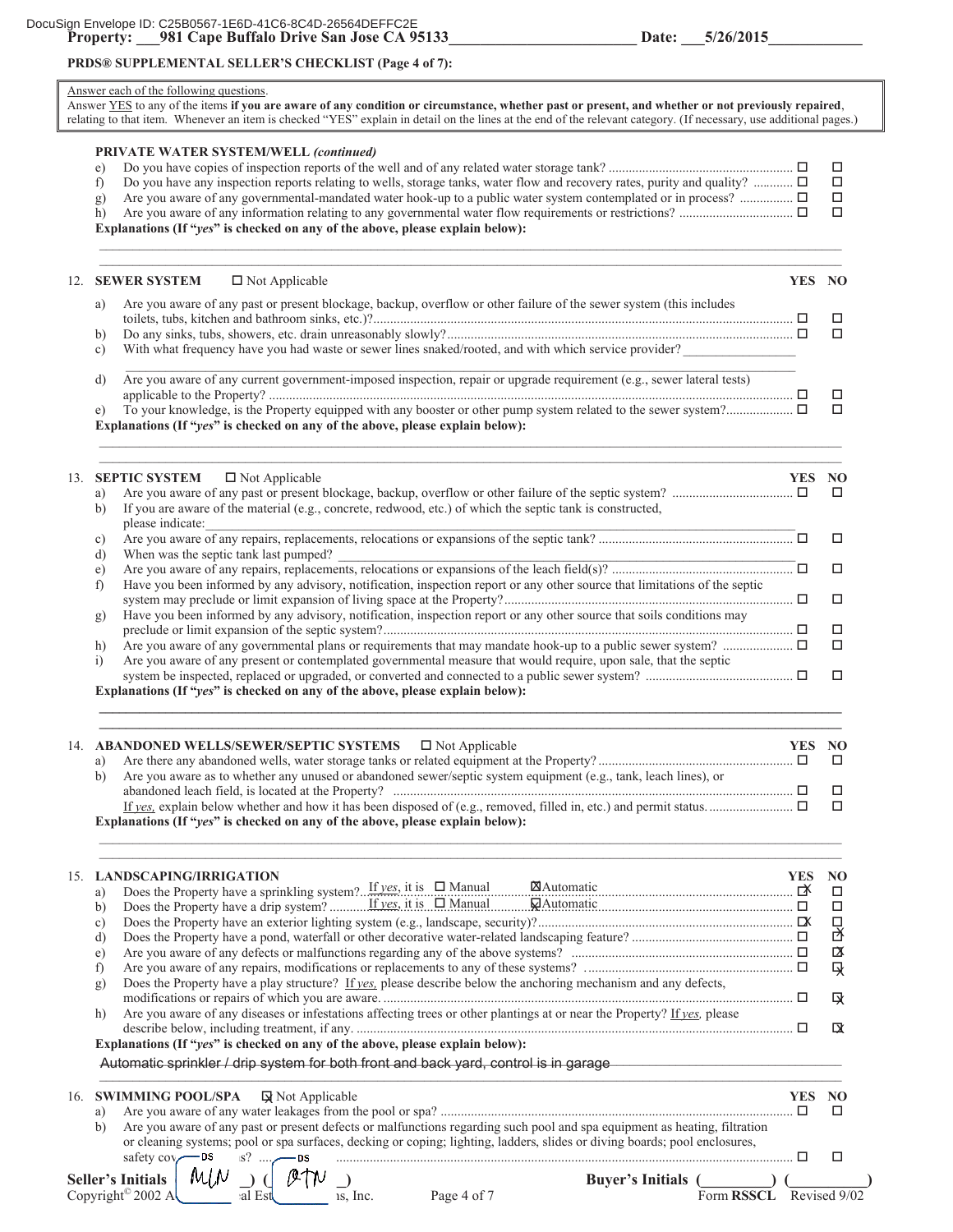## **PRDS® SUPPLEMENTAL SELLER'S CHECKLIST (Page 5 of 7):**

|  |  |  |  | Answer each of the following questions. |  |
|--|--|--|--|-----------------------------------------|--|
|  |  |  |  |                                         |  |

Answer YES to any of the items **if you are aware of any condition or circumstance, whether past or present, and whether or not previously repaired**, relating to that item. Whenever an item is checked "YES" explain in detail on the lines at the end of the relevant category. (If necessary, use additional pages.)

|  | <b>SWIMMING POOL/SPA (continued)</b>                                                                                        |  |
|--|-----------------------------------------------------------------------------------------------------------------------------|--|
|  |                                                                                                                             |  |
|  | Are you aware as to whether a pool at the Property has been filled in, removed or otherwise abandoned or eliminated? $\Box$ |  |
|  |                                                                                                                             |  |
|  | When was the pool heater last utilized?                                                                                     |  |

**\_\_\_\_\_\_\_\_\_\_\_\_\_\_\_\_\_\_\_\_\_\_\_\_\_\_\_\_\_\_\_\_\_\_\_\_\_\_\_\_\_\_\_\_\_\_\_\_\_\_\_\_\_\_\_\_\_\_\_\_\_\_\_\_\_\_\_\_\_\_\_\_\_\_\_\_\_\_\_\_\_\_\_\_\_\_\_\_\_\_\_\_\_\_\_\_\_\_\_\_\_\_\_\_\_\_\_\_\_\_\_\_** 

g) If the pool or spa has had regular maintenance, please identify the service provider, frequency, and last date serviced.

 $\mathcal{L}_\mathcal{L} = \mathcal{L}_\mathcal{L} = \mathcal{L}_\mathcal{L} = \mathcal{L}_\mathcal{L} = \mathcal{L}_\mathcal{L} = \mathcal{L}_\mathcal{L} = \mathcal{L}_\mathcal{L} = \mathcal{L}_\mathcal{L} = \mathcal{L}_\mathcal{L} = \mathcal{L}_\mathcal{L} = \mathcal{L}_\mathcal{L} = \mathcal{L}_\mathcal{L} = \mathcal{L}_\mathcal{L} = \mathcal{L}_\mathcal{L} = \mathcal{L}_\mathcal{L} = \mathcal{L}_\mathcal{L} = \mathcal{L}_\mathcal{L}$ 

**Explanations (If "***yes***" is checked on any of the above, please explain below):** 

|    | 17. PETS/ANIMALS                                                                                                           | YES NO |              |
|----|----------------------------------------------------------------------------------------------------------------------------|--------|--------------|
| a) | Are you aware of the prior or present existence of pets at the Property? If yes, indicate type, number, and when they      |        |              |
| b) | Are you aware as to whether at any time any animal urine or feces has come into contact with carpeting or any other        |        | ГX           |
| C) | Are you aware of any staining, spotting, discoloration, warping or any other damage to carpets, hardwood or other          |        |              |
| d) | Are you aware of any present, past or seasonal (e.g., during warm temperatures) odors at the Property relating to animals? |        | 啓            |
| e) |                                                                                                                            |        | 子            |
|    |                                                                                                                            |        | $\mathbf{R}$ |

**\_\_\_\_\_\_\_\_\_\_\_\_\_\_\_\_\_\_\_\_\_\_\_\_\_\_\_\_\_\_\_\_\_\_\_\_\_\_\_\_\_\_\_\_\_\_\_\_\_\_\_\_\_\_\_\_\_\_\_\_\_\_\_\_\_\_\_\_\_\_\_\_\_\_\_\_\_\_\_\_\_\_\_\_\_\_\_\_\_\_\_\_\_\_\_\_\_\_\_\_\_\_\_\_\_\_\_\_\_\_\_\_** 

 $\Delta I/\Delta$  $N/A$ 

|     | a)<br>b)<br>$\mathbf{c}$ ) | 18. NEIGHBORHOOD CONDITIONS<br>Do problems with any traffic congestion, excess speed, hampered driveway ingress or egress, limited or congested on-                                                                                                           | <b>YES</b> | NO<br>$\Box$<br>L |
|-----|----------------------------|---------------------------------------------------------------------------------------------------------------------------------------------------------------------------------------------------------------------------------------------------------------|------------|-------------------|
|     |                            |                                                                                                                                                                                                                                                               |            | $\Box$            |
|     | d)                         |                                                                                                                                                                                                                                                               |            | 啓                 |
|     | e)                         |                                                                                                                                                                                                                                                               |            | 啓<br>啓            |
|     | f)                         |                                                                                                                                                                                                                                                               |            |                   |
|     | g)                         | Do any local business, recreational, commercial or institutional (e.g., day care, religious, residential care or "group")<br>facilities create noise, litter, traffic/parking congestion, night activities or other annoyances noticeable at the Property?  □ |            | $\mathbf{p}$      |
|     | h)                         | Do any local entertainment complexes, amphitheaters or other venues create noise litter, traffic/parking congestion, night                                                                                                                                    |            |                   |
|     |                            |                                                                                                                                                                                                                                                               |            | 囟                 |
|     | $\ddot{1}$                 | Do local events, gatherings or traditions (e.g., parades, block parties, holiday decorations, sporting events) create noise,                                                                                                                                  |            |                   |
|     |                            |                                                                                                                                                                                                                                                               |            | Q                 |
|     | $\ddot{1}$                 |                                                                                                                                                                                                                                                               |            | $\mathbf{\alpha}$ |
|     | $\bf k$                    | Has the presence in your neighborhood of birds (e.g., pigeons, seagulls), rodents or other animals, including both feral                                                                                                                                      |            |                   |
|     |                            |                                                                                                                                                                                                                                                               |            | $\mathbf{a}$      |
|     | $\left  \right $           | Are other neighborhood noises (e.g., loud music, construction equipment, shouting, air condensers and other noisy                                                                                                                                             |            |                   |
|     |                            |                                                                                                                                                                                                                                                               |            | 的                 |
|     | m)                         |                                                                                                                                                                                                                                                               |            | 囟                 |
|     | n)                         |                                                                                                                                                                                                                                                               |            | 囟                 |
|     | $\circ$ )                  |                                                                                                                                                                                                                                                               |            | 図                 |
|     | p)                         | Are you aware of any Property or neighborhood conditions or circumstances beyond those referred to above that might                                                                                                                                           |            | Q                 |
|     | q)                         | Have you, or to your knowledge has anyone in your neighborhood or household, ever complained to governmental                                                                                                                                                  |            |                   |
|     |                            |                                                                                                                                                                                                                                                               |            | $\mathbf{X}$      |
|     |                            | Explanations (If "yes" is checked on any of the above, please explain below):                                                                                                                                                                                 |            |                   |
|     |                            | BART Stationing opening up in 2017<br><u> 1989 - Johann Stoff, amerikansk politiker (d. 1989)</u>                                                                                                                                                             |            |                   |
| 19. |                            | <b>ENVIRONMENTAL ISSUES</b>                                                                                                                                                                                                                                   | <b>YES</b> | NO <sub>1</sub>   |
|     | a)                         | Are you aware of the presence of any asbestos (e.g., in sprayed ceiling materials, furnace ducting, etc.) at the Property?                                                                                                                                    |            | ぼ                 |
|     | b)                         | Are you aware of the past or present disposal, leakage or spills on or near the Property of motor oil, heating oil, solvents                                                                                                                                  |            |                   |
|     |                            | or other hazardous chemicals or substances, or the existence (and any known leakage, failure or other failure) of any                                                                                                                                         |            |                   |
|     |                            | above-ground or underground storage tank ("UST") located on or near the Property? If yes, describe present status and                                                                                                                                         |            |                   |
|     |                            |                                                                                                                                                                                                                                                               |            | <b>X</b>          |
|     | c)                         | Are you aware of the presence on the Property of any UST ever containing heating oil, gasoline/diesel or any other fluid? $\Box$                                                                                                                              |            | $\alpha$          |
|     | d)                         | Are you aware of the removal from the Property of any previously buried or unburied storage tank? If yes, please                                                                                                                                              |            |                   |
|     |                            |                                                                                                                                                                                                                                                               |            | Ď                 |
|     | e)                         |                                                                                                                                                                                                                                                               |            | 以                 |
|     | f)                         |                                                                                                                                                                                                                                                               |            | $\mathbf x$       |
|     | g)                         |                                                                                                                                                                                                                                                               |            | L                 |
|     |                            | - DS<br>— DS<br>$A$ $L$ .                                                                                                                                                                                                                                     |            |                   |

| eller's Initials (I           |  | my |  |
|-------------------------------|--|----|--|
| opyright <sup>©</sup> 2002 Ad |  |    |  |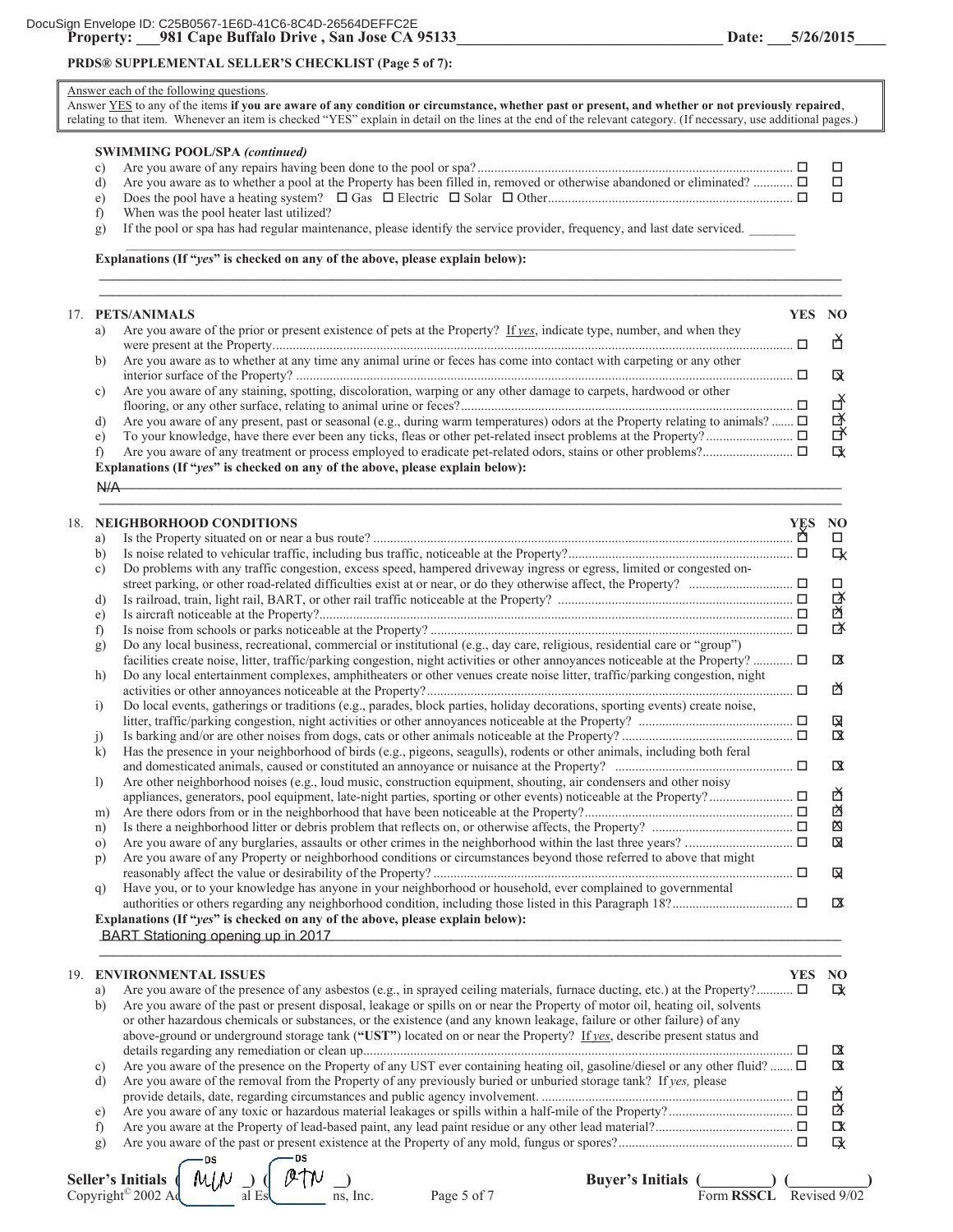## **PRDS® SUPPLEMENTAL SELLER'S CHECKLIST (Page 6 of 7):**

#### Answer each of the following questions. Answer YES to any of the items **if you are aware of any condition or circumstance, whether past or present, and whether or not previously repaired**, relating to that item. Whenever an item is checked "YES" explain in detail on the lines at the end of the relevant category. (If necessary, use additional pages.) **ENVIRONMENTAL ISSUES** *(continued)* h) Are you aware of any environmental inspections or tests undertaken relative to any exterior part of the Property? ..................... i) Are you aware of any odors at the Property whether persistent, recurrent, occasional or seasonal?.............................................. j) Are you aware of any present or prior use of the Property as a site or facility (e.g., "lab") used for the manufacture, storage, disposal, release, use or sale of illegal controlled substances, and/or any chemicals or substances used in the manufacture or preparation thereof ? ............................................................................................................................................. **Explanations (If "***yes***" is checked on any of the above, please explain below):**   $\mathcal{L}^{11}$  $\Box$ 20. **GOVERNMENTAL ISSUES/HOMEOWNER ASSOCIATION ISSUES YES NO** a) Are you aware of the existence of any special (e.g., seismic, flood, coastal) zone that covers the Property?................................ b) Are you aware of the existence or pendency of any applicable rent control ordinance? .............................................................. c) Are you aware of any current bonds, fees or assessments that do not appear on the Property's tax bill? ..................................... d) Are you aware of any proposed or contemplated bonds, fees or assessments that would, if enacted, apply to the Property?........  $\Box$ e) Are you aware of any restrictions on use of the Property other than those imposed by zoning laws or CC&Rs? ......................... f) Are you aware of any existing or contemplated building (or other) moratoria that would apply to the Property?......................... g) To your knowledge, is any Property-related application, certification, inspection or investigation by any governmental authority currently pending or contemplated? ............................................................................................................................... h) Are you aware of the existence or pendency of any stop work order, or notice of code or other violation or dangerous condition? ........  $\Box$ i) Are you aware of any government-imposed requirement or order that brush, trees, grass or other vegetation at the Property be cleared, or that flammable materials be removed?...................................................................................................... j) Are you aware of any government-mandated tree (or other landscaping) planting, tree removal or cutting restrictions, removal or replacement program that would affect the Property? ................................................................................................. k) Are you aware of whether any part of the Property falls under provisions of the Williamson Act (tax-benefited covenant to hold and maintain certain properties as agricultural lands)? ..................................................................................................... l) Are you aware of any ongoing or contemplated eminent domain, condemnation or annexation process or proceedings relating to the Property?................................................................................................................................................................. m) Are you aware as to whether or not the Property's school district mandates the busing of students?............................................ n) Are you aware of any current or contemplated construction, reconfiguration, conversion or closure of any nearby schools? ......  $\Box$ o) Are you aware of any ongoing or contemplated construction, reconfiguration or closure relating to nearby roadways? ............. p) Are you aware of any ongoing or contemplated removal or emplacement of any nearby traffic signals or signs?........................ q) Are you aware of any ongoing or contemplated construction, reconfiguration or closure of nearby parks/recreational facilities? ........... r) Is the Property situated in an unincorporated area of the County?................................................................................................. **Explanations (If "***yes***" is checked on any of the above, please explain below):**  $N/A$  $\sim$  , and the contribution of the contribution of the contribution of the contribution of the contribution of the contribution of the contribution of the contribution of the contribution of the contribution of the contri  $\overline{X}$  $\overline{a}$ 図 囟 ₹ ಗ 啓  $\overline{\mathbf{a}}$  $N/A$ 囟  $\Box$ Ų 戌  $\mathbf{R}$  $\alpha$ 子  $\overline{a}$  $N/A$ Q X 囟  $\overline{\mathbf{X}}$  $\boxtimes$

| 21. |              | <b>TITLE/OWNERSHIP/LITIGATION</b>                                                                                                                                                                                                            | YES NO     |                |
|-----|--------------|----------------------------------------------------------------------------------------------------------------------------------------------------------------------------------------------------------------------------------------------|------------|----------------|
|     | a)           | Are you aware of any person who, though not currently an owner of record, nevertheless claims an ownership interest in,                                                                                                                      | $\Box$     | ГX             |
|     | b)           | Are you aware of any ongoing or contemplated legal proceedings (e.g., probate, trust, guardianship, quiet title, specific                                                                                                                    |            | 啓              |
|     | c)           |                                                                                                                                                                                                                                              |            | LX             |
|     | d)           | Is the access road to the Property a private road? If yes, indicate whether there is a written road maintenance agreement                                                                                                                    |            | $\overline{a}$ |
|     | e)           | Are you aware of any use (e.g., as a pathway, driveway, landscaping, etc.), continuous or otherwise, made at or of the<br>Property by any other person? $\Box$                                                                               |            | ΓX             |
|     | f            | Are you aware of any claims made by others of any license, easement (including prescriptive easement) or other right or                                                                                                                      |            | ⊠              |
|     | g)           | Are you aware of the existence of any unrecorded deed, road maintenance agreement, water usage agreement or other                                                                                                                            |            | ◘              |
|     | h)           | Explanations (If "yes" is checked on any of the above, please explain below):                                                                                                                                                                |            | 及              |
|     | A/A          | <u> 1989 - Jan James Santan, masjid a shekara ta 1989 - An tsara ta 1989 - An tsara ta 1989 - An tsara ta 1989 -</u>                                                                                                                         |            |                |
| 22. |              | <b>HOME OWNER'S INSURANCE COVERAGE AND CLAIMS HISTORY</b>                                                                                                                                                                                    | <b>YES</b> | N <sub>O</sub> |
|     | a)           | Within the past five years have you or, to your knowledge, has any prior owner, made any claim relating to a plumbing<br>leak or other water release, water intrusion, property damage, personal injury, or any other matter, against a Home |            |                |
|     |              | If "Yes," please identify the following as to each claim (use additional pages, if necessary):<br>1)                                                                                                                                         |            | ₥              |
|     |              | 2)                                                                                                                                                                                                                                           |            |                |
|     |              | 3)<br>approximate date of the claim entries and the contract of the claim entries and the claim entries are the claim.<br>nature of the claim, and how resolved, if known<br>4)                                                              |            |                |
|     | $\mathbf{b}$ | Has, to your knowledge, any insurance company, within the past five years, refused to issue to you or renew for you a Home<br>Owner's $\sim$ <sup>DS</sup><br>blicy $cq$ <sup>DS</sup>                                                       |            | LУ             |
|     |              | Seller's Initials   MLN $\supseteq \bigcup \mathscr{O}$ ( $\mathscr{V}$ $\mathcal{W}$<br><b>Buyer's Initials</b> (<br>Copyright <sup>©</sup> 2002 A<br>$\overline{\text{gal Est}}$ s, Inc. Page 6 of 7<br>Form RSSCL Revised 9/02            |            |                |